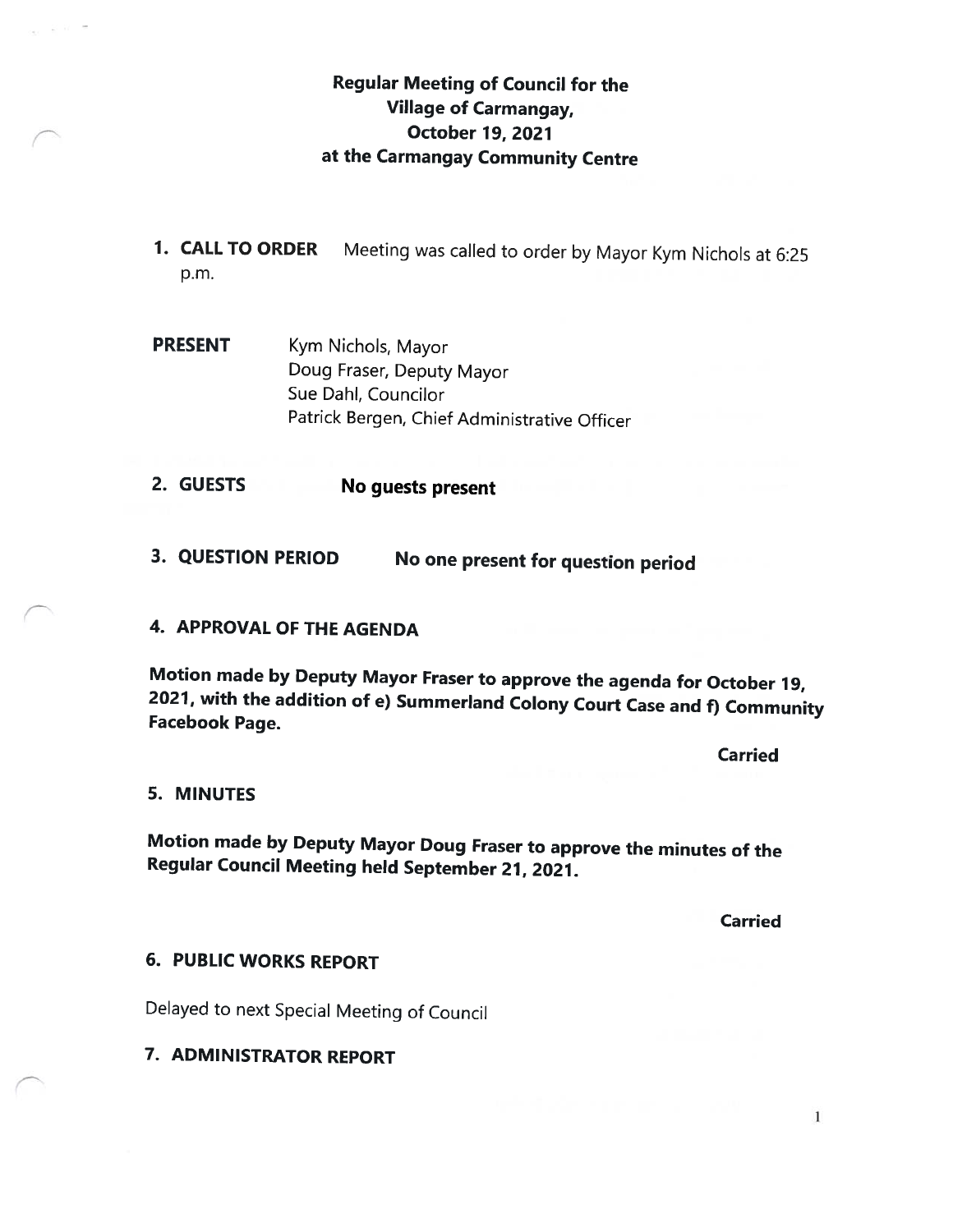Delayed to next Special Meeting of Council

## 8. CORRESPONDENCE

None

### 9. FINANCIAL REPORTS

Delayed to next Special Meeting of Council

#### 10.NEW BUSINESS

a) Special Meeting Date

Motion made by Councillor Sue DahI to hold <sup>a</sup> Special Meeting of Council on Monday, October 25 at 6:00pm at the Village of Carmangay Office.

Carried

b) Council Priorities Discussion held

c) Strategic Planning Meeting Date Discussion held

d) Budget Schedule Discussion held

e) Summerland Colony Court Case Discussion held

f) Facebook Page Discussion held

## REPORTS

a) ORRSC No meeting

b) MARQUIS No meeting

c) VULCAN DISTRICT SOLID WASTE